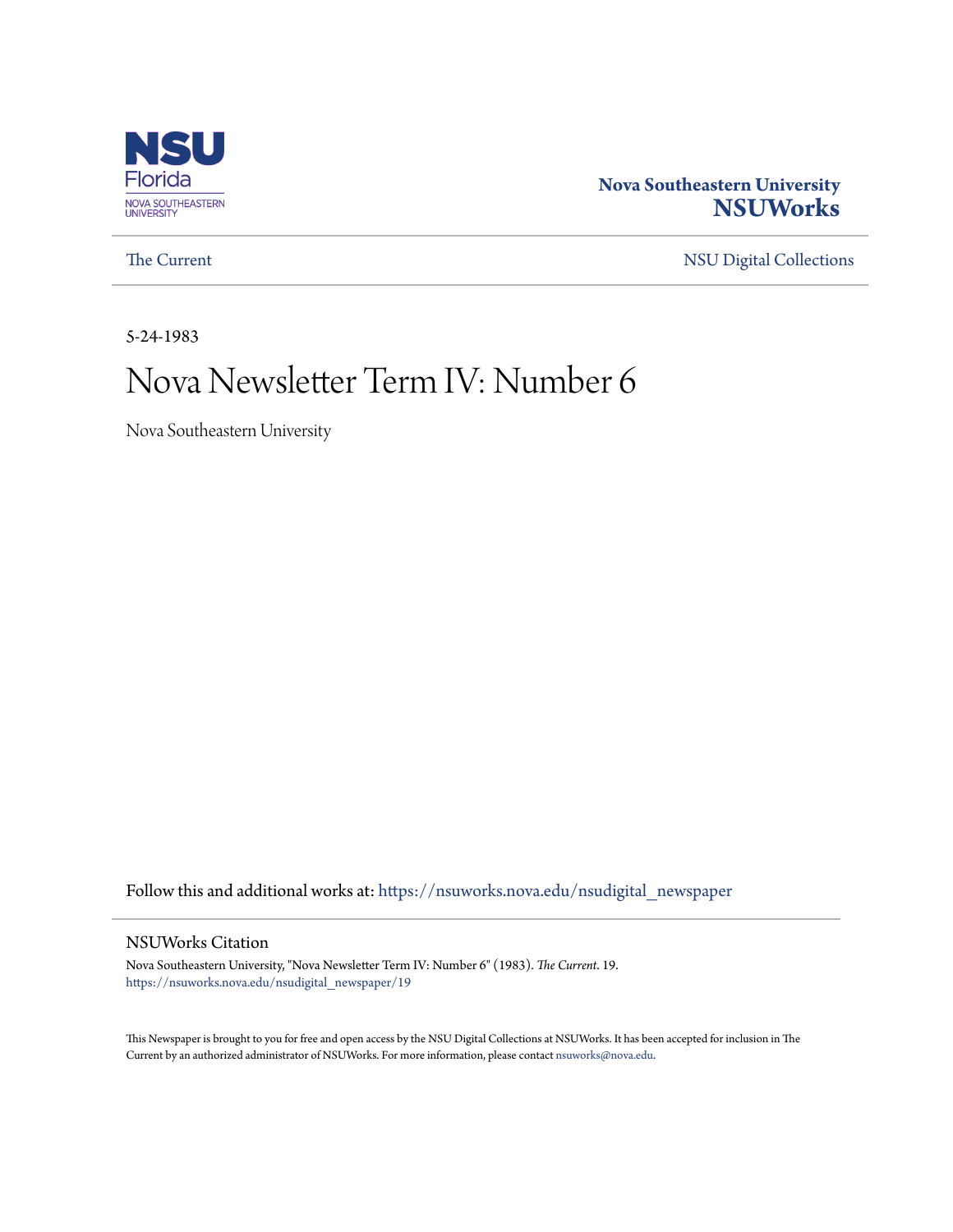

Term IV No. 6

**end of the year**



**DINNER DANCE!**

YES!!! You can now buy your tickets for the Nova College End of the Year Dinner/Dance. All Day Division students; faculty, and staff tickets will be \$7.50 and guests \$10.00. You can purchase your tickets from any Student Govt. officer (Norman Rodriguez, Ed Artau, Jill Levey, Michael Levinson) Matthew Hartsfield, or Claudia Cernera. This event will take place on Friday night, May 27 at the Oak Room of the Rolling Hills Golf Resort.

The fun starts at 7:30pm and doesn't stop until 1:00am. There will be an open bar (no limit) until 1:00. The buffet dinner will be served at 8:15 (including tossed salad, rolls and butter, chilled relish trays, cole slaw, stringbeans almondine, rissole potatoes, London Broil or Roast Chicken, Florida Fruit Bowl, and coffee, tea, or sanka). We will also have an extra large dance floor set up until 1:00 for your dancing pleasure. The D.J. will have a computerized light show and all your favorite tunes. Throughout the evening there will be many special presentations(including Professor of the Year Award). One of the presentations will be a door prize of \$25.00 given to the lucky ticket holder!

The deadline for ticket sales is Wednesday, May 25. So hurry up and buy your tickets. We are looking forward to everyone coming and having a great time. Please pay attention to future newsletters and the bulletin board for further details concerning the party.

#### PROFESSOR OF THE YEAR AWARD

The students and faculty of Nova College Day Division now have the opportunity to cast their votes for "Professor of the Year". You can vote in the Student Government Association office(right next to the student lounge). In.selecting your choice you should consider  $\overline{1}$ ) how much he/she has contributed in time, effort, and talent to Nova College Day Division, 2) how much he/she has helped the student body both in and out of class, and 3) how effective you perceive him/her to be as a teacher. Candidates are: Barry Centini, Richard Hillard, Nathalie Marshall/Nadel, Tim Hunt, and Steven Alford.

Please vote NOW voting ends<br>Friday, May 20.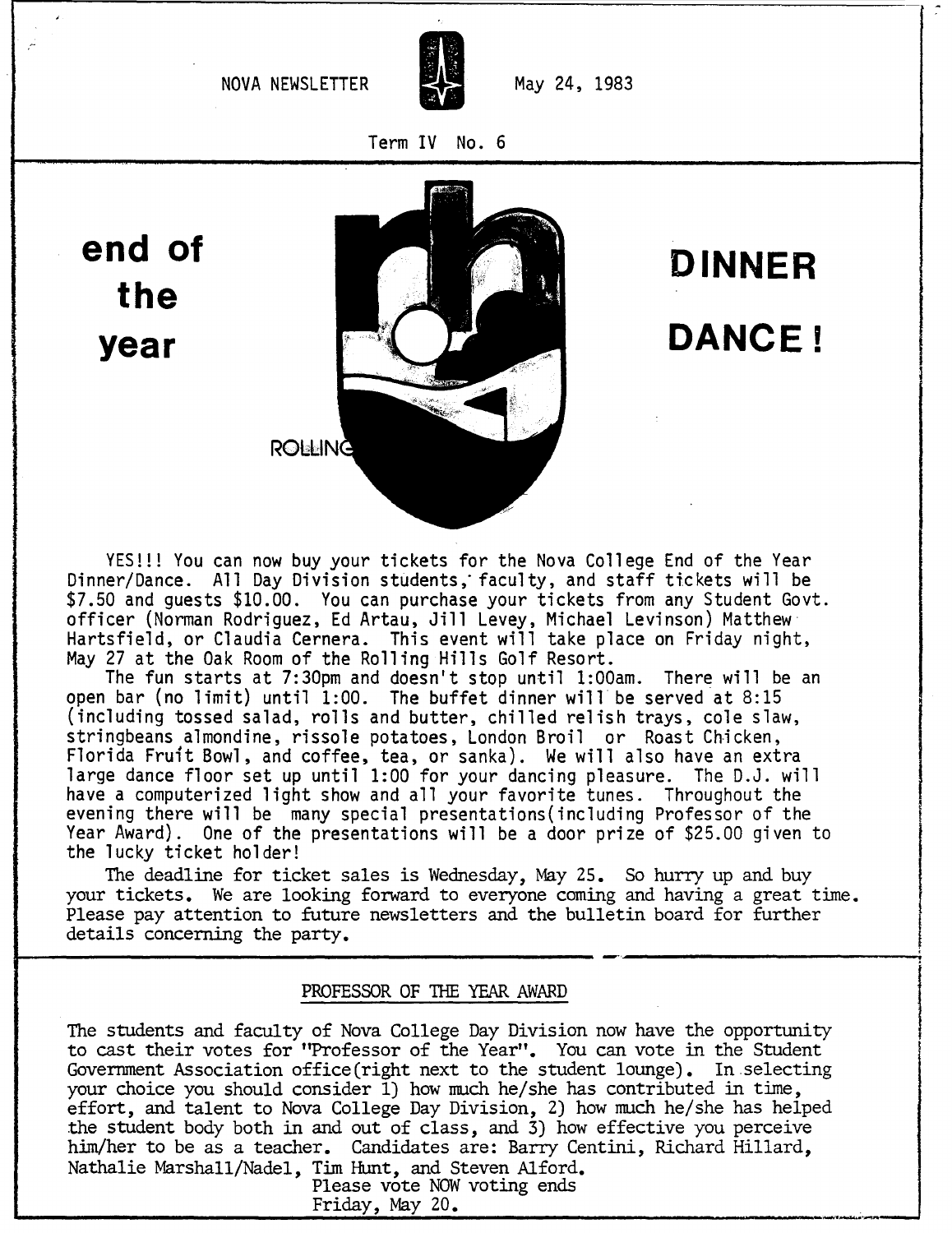Recently Jill Levey, secretary of the SGA, conducted an interview with Coach Sonny Hansley regarding his new position of Student Activities Director.

.....'.,

- Jill: What do you think about your new position as the Student Activities Director for Nova College-Day Division?
- Hansley: It's exciting. I've never done anything like this before. What I would like to do is detennine what you as students want for activities. I'll really be needing feedback from the students.
- Jill: What will the position entail?

#

- Hansley: I'll be working with the Student Government. <sup>I</sup> will also serve as a liason between the Resident Student Association (RSA) and the Administration. I will continue to coach the basketball team and be responsible for scheduling as well. In addition I will be teaching one or two math classes for the Day Division.
- Jill: What are some of the strengths and weaknesses that you presently see in Day Division Activities, and what are some of your goals?
- Hansley: So far I think the activities offered have been good. The Holiday party, Homecoming and the cookouts were particularly successful.<br>Right now I am looking at some of the stuff that has already been<br>done this year. I would like to see some of them expanded but I would like to see some of them expanded but what we really need is more student involvement. Nova is a commuter school but there is a possibility that we will be able to tie in with BCC and use them as a resource to co-sponsor a few activities.
- Jill: How do you view your role in regard to the students of Nova College?
- Hansley: The students will play an active a role as they want. I'll need to know their likes and priorities. I'll have a few students working for me and helping out. There will probably be surveys to draw suggestions from the students.
- Jill: What are some of your goals for sports programs?
- Hansley: I would like to see Nova develop a strong athletic program. We have already gotten off to a good start with basketball and soccer. We are also looking forward to starting track, cross country, tennis, baseball, and swimming. We have the facilities for those activities. I'm a firm believer in athletics: that's an important function of every school.
- Jill: Do you have any further thoughts you would like to share?
- Hansley: Just that I am excited to be working on a college level. I will be Looking forward to alot of input from the students.

| Registration Information<br>for Term 5 |                                             |                                                                                   |
|----------------------------------------|---------------------------------------------|-----------------------------------------------------------------------------------|
|                                        | Dates: May 19-20                            | You must have your registration form<br>signed by your advisor before you come to |
|                                        | Time: $8:30am - 12:00$<br>Place: Parker 210 | registration. You must have payment in<br>full in order to register.              |